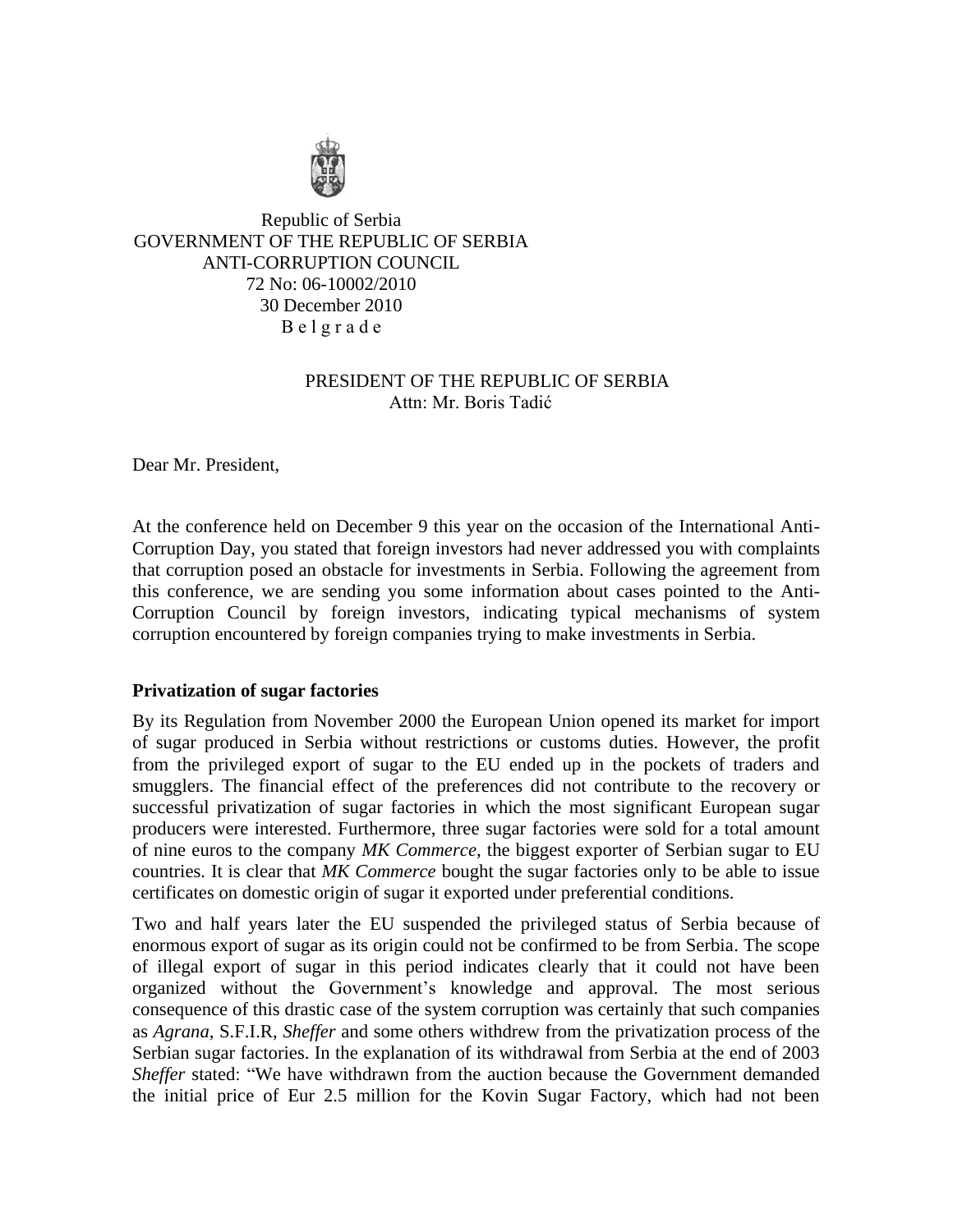operating for three years and was in substantial debts, while it accepted a symbolic price of nine euros for three sugar factories which had never stopped their production." In 2002 the company *Agrana* addressed the Government with a letter stating that it was interested in investing in the sugar industry in Serbia, but it warned "that the local industry has no chance to survive if imports of sugar at unfair prices, which are lower than the production prices, are continued. *Agrana*, as a potential investor, kindly requests that you support the efforts for the introduction of a stable framework for the Yugoslav sugar market, so that the stabilization and reconstruction of the domestic sugar production could begin." Such warnings were not met with understanding of the Government representatives and therefore *Agrana* withdrew from Serbia as well. Similar thing happened with the Italian S.F.I.R, which withdrew from investing in the First Serbian Sugar Factory "*Dimitrije Tucovic 1898*". The Sugar Factory in Kovin was sold in 2004 to a company related to Antun Stanaj for less than Euro 300 thousand, while the Belgrade Sugar Factory was never given a privatization chance. Today they are both in bankruptcy. Being no more able to make profit from illegal exports at preferential prices, *MK Commerce* sold the sugar factories bought at a price of three euros each, through the foundation of a joint venture SUNOKO, to the German company *Nordzucker*.

## **Privatization of the** *Putnik*

At the meeting with the Prime Minister Mirko Cvetkovic on October 12 this year, the US Secretary of State Hillary Clinton described the problems with which the American company *Uniworld Holdings Ltd*. is facing while trying to collect claims from the Privatization Agency as "a major obstacle in the economic relations between the USA and Serbia". Namely, in 2005 the Privatization Agency terminated the Contract for Privatization of the Tourist Agency *Putnik* concluded with the *Uniworld*, and held all the installments of the sales price that had been paid by the *Uniworld* so far, all the investments made in the *Putnik*, and collected the bank guarantee. Consequently the American company initiated a dispute before the International Court of Arbitration of the International Chamber of Commerce in Paris, which brought an award in favour of the *Uniworld* in May 2007. So far the Privatization Agency has persistently refused to observe the award of the International Court of Arbitration to pay to the American investor more than nine million US Dollars held unlawfully by the Privatization Agency after the termination of the Contract for Privatization of the *Putnik*. As an American company the *Uniworld* is a member of the OPIC, the Overseas Private Investment Corporation of the USA Government, which insured its investment in Serbia. When the Privatization Agency refused to act in accordance with the arbitration award, the OPIC paid, on the basis of insurance, to the *Uniworld* all the amounts it claimed from the Privatization Agency, so that Serbia now owes nine million US Dollars to the OPIC. Because of non-observing the international arbitration award, whose jurisdiction the Privatization Agency accepted by the Contract for Privatization of the *Putnik*, Serbia sustains immeasurable damage because the OPIC has ceased insuring and supporting American investments in Serbia, about which it informed a number of times all the portfolio ministers in Serbia and the Prime Minister Mirko Cvetkovic.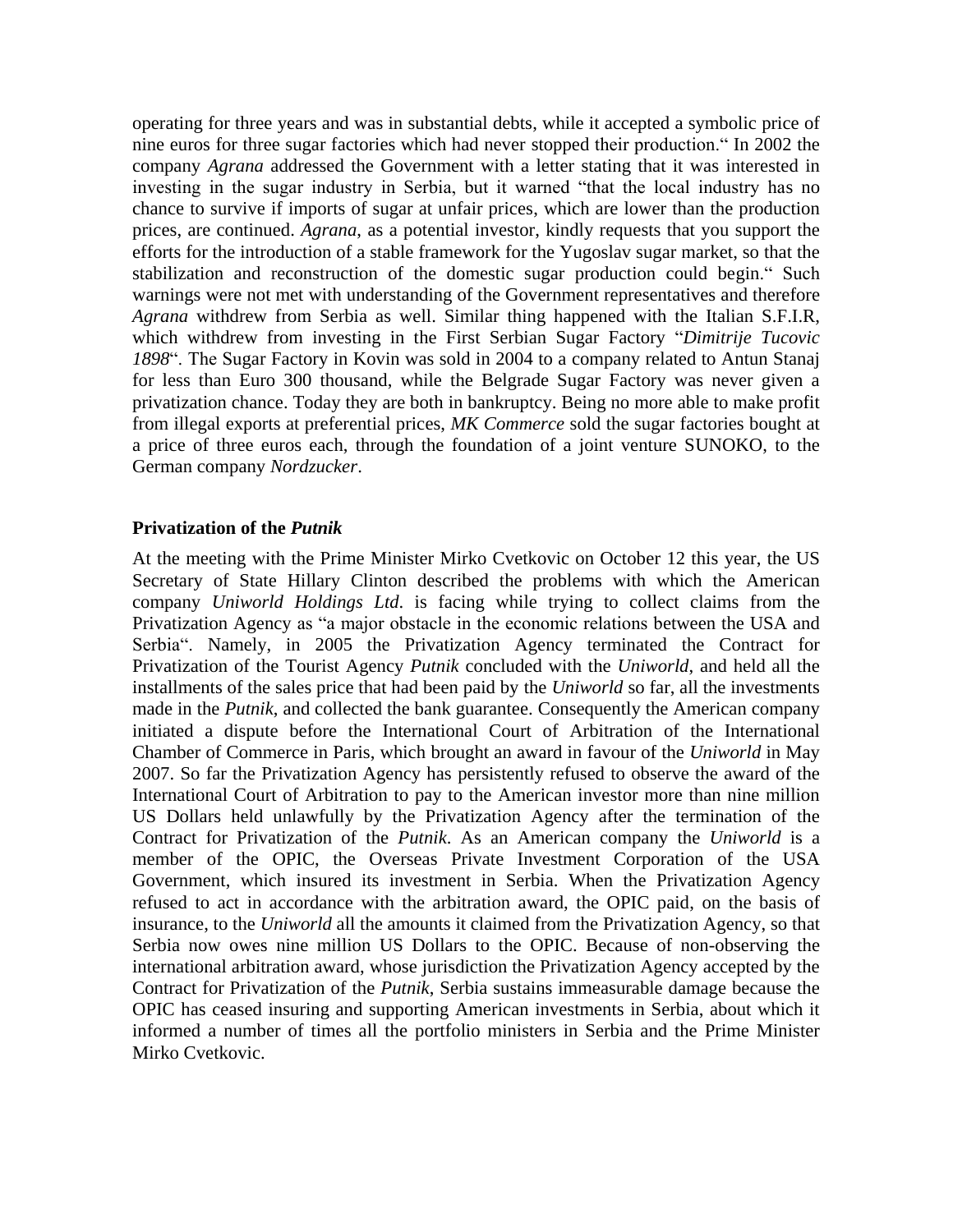## **Takeover of** *Knjaz Milos* **shares**

The takeover of the company *Knjaz Milos* in 2004 is one of the best known examples of preventing foreign investors to invest in Serbia, because of the interest of domestic tycoons. The competitors in the takeover were the Investment Fund *FPP Balkan Limited,* owned by Milan Beko, and the French company *Danone*, which appeared with the company *Apurna*, and Vlade Divac. The Securities Commission allowed entirely irregular and chaotic takeover of the shares, in which both buyers violated fair competition by their aggressive appearances in the media. Instead of introducing order in the procedure the Commission disqualified the *Apurna's* offer.

Recently Vlade Divac reminded of these facts which have been known to the public for years, saying for the daily paper *Kurir* that Milan Beko threatened him during the procedure of the takeover of *Knjaz Milos* shares.

## **Takeover of** *C-Market* **shares**

For decades, the Slovenian *Mercator* has been known in Serbia both for the quality of its services and as a fair employer. Nevertheless, when it submitted its bid for the takeover of the retail trade chain *C-Market*, this company was exposed to a negative campaign in which no means were spared. One of the messages to the *C-Market* shareholders in the campaign against *Mercator* was: "Dead soldiers are watching you". Behind this campaign was not only Slobodan Radulovic and the *C-Market* management, but also the then Prime Minister Miroljub Labus, and the Serbian Chamber of Commerce, whose president at the time was Slobodan Milosavljevic, now the minister of trade, as well as the so-called "Consortium of *C-Market* Suppliers", lead by the company *Delta* owned by Miroslav Miskovic, which is today the owner of *C-Market*. *Mercator* did not withdraw under this pressure, obviously believing that its good reputation created over decades would withstand the Government and big businesses manipulations. Nevertheless, the following year *Mercator* withdrew from the competition to take over *C-Market*, after Radulovic, Miskovic and Milan Beko, following the initiative of the Prime Minister Kostunica, in the organization of Danko Djunic, had concluded a cartel agreement for the takeover of this company and for the market division. In the explanation of its withdrawal, the *Mercator* management stated that "besides the official stock exchange, there is a private stock exchange operating in Serbia, where *C-Market* shares are traded, which does not provide satisfactory legal security".

#### **Thwarting foreign investments because of the interests of the** *Luka Beograd* **owners**

In an auction in 2004 the Luxemburg Investment Fund BRIF was awarded the lease of 15 hectares of land located on the stretch from the Pancevo bridge to Ada Huja. On this location BRIF is planning to make an investment of Eur 85 million. However, after the takeover of the *Luka Beograd* shares in 2005, the BRIF's plans conflicted with the interests of the new owners of *Luka Beograd*, Miroslav Miskovic and Milan Beko, who are having a dispute with the City of Belgrade over the land leased to BRIF. BRIF cannot realize its investment because of the opposition of the *Luka Beograd* co-owner Milan Beko, who is trying to drive them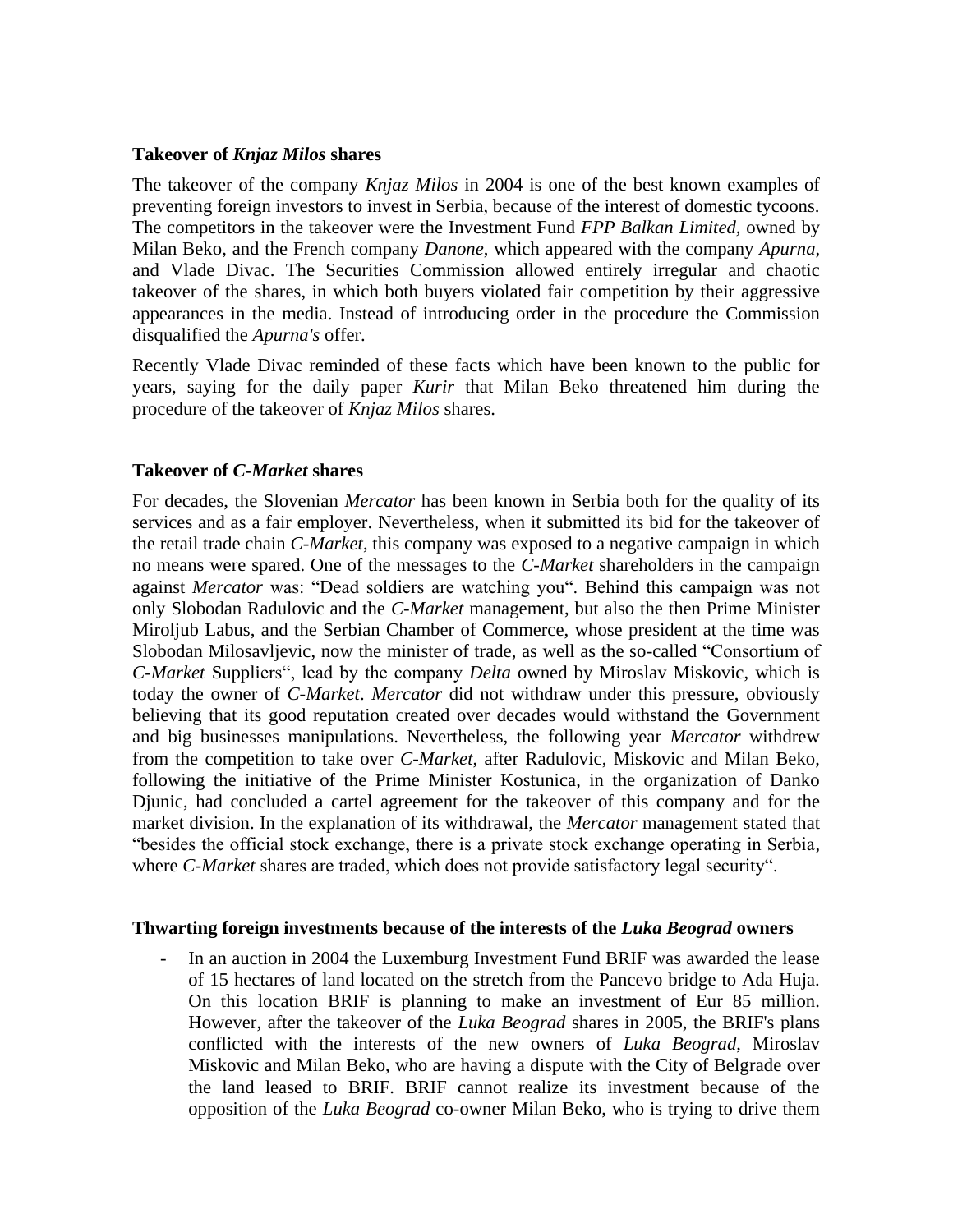away from this location through his contacts with the political structures. Besides other pressures, the BRIF owners, and their representatives were exposed to threats. Thus, during the talks held between the BRIF director Goran Pavlovic and Milan Beko at the premises of *Luka Beograd*, in the presence of the LDP president, Cedomir Jovanovic, Beko said that he would "destroy Goran Pavlovic". Because of all the above stated, in December 2009 BRIF filed a complaint to the Prosecutor's Office for Organized Crime against a number of persons because of the suspicion that they had caused damage to the company BRIF, as an organized criminal group, by the abuse of their office and failure to do their official duty, and all this in order to obtain benefit to the private company *Luka Beograd* co-owned by Milan Beko. The Complaint was submitted against Milan Vukovic, the City secretary for urban planning, Natalija Stojanovic, assistant secretary for urban planning, Nebojsa Novakovic, head of the Administrative-Legal Affairs Section for issuance of certificates for the receipt of technical documentation and use licences at the Secretariat for Urban Planning and Construction, Dragan Djilas, the mayor of the City of Belgrade, Milan Perovic, Chairman of the Management Board of the Directorate for Building Land and Construction of Belgrade, Maja Lajevac, head of the Property Affairs Section at the Municipality of Palilula and Milan Beko, a businessman from Belgrade.

In December 2003 the Privatization Agency sold 52% of the capital of the company *Tehnohemija* to the investor Rista Gojkovic from Great Britain. In the procedure of controlling the execution of the contractual obligations on 13 April 2005 the Privatization Agency found out that the Buyer made investments in the company in accordance with the Contract and returned to the bank the guarantee for the execution of this obligation. However, same as the land leased by the Investment Fund BRIF, *Tehnohemija* is located in the vicinity of *Luka Beograd*, on the location covered by the plans for construction of the "City on Water". This circumstance is the only explanation why, after the takeover of the *Luka Beograd* shares, the Privatization Agency fully changed it attitude towards the owner of *Tehnohemija*. Namely, three years after it had established that the Buyer made investments according to the Contract, from May 2008 the Privatization Agency suddenly started imposing new investment obligations on Gojkovic, and in November of the same year it terminated the Contract for the sale of 52% of the capital of *Tehnohemija* with an explanation that the Buyer had not fulfilled his investment obligation. Until then the Buyer had paid five and a half of the total six installments of the sales price and invested Dinars 60 million in *Tehnohemija*, two times more than foreseen by the Contract. The background of this behaviour of the Privatization Agency is obviously the interest of the present owners of *Luka Beograd* which did not exist at the time when Mr. Gojkovic bought *Tehnohemija* and when the Privatization Agency controlled the execution of the contracted investment. In May this year Mr. Gojkovic filed a complaint against the former director of the Privatization Agency, Vesna Dzinic and the employees of the Privatization Agency Control Centre.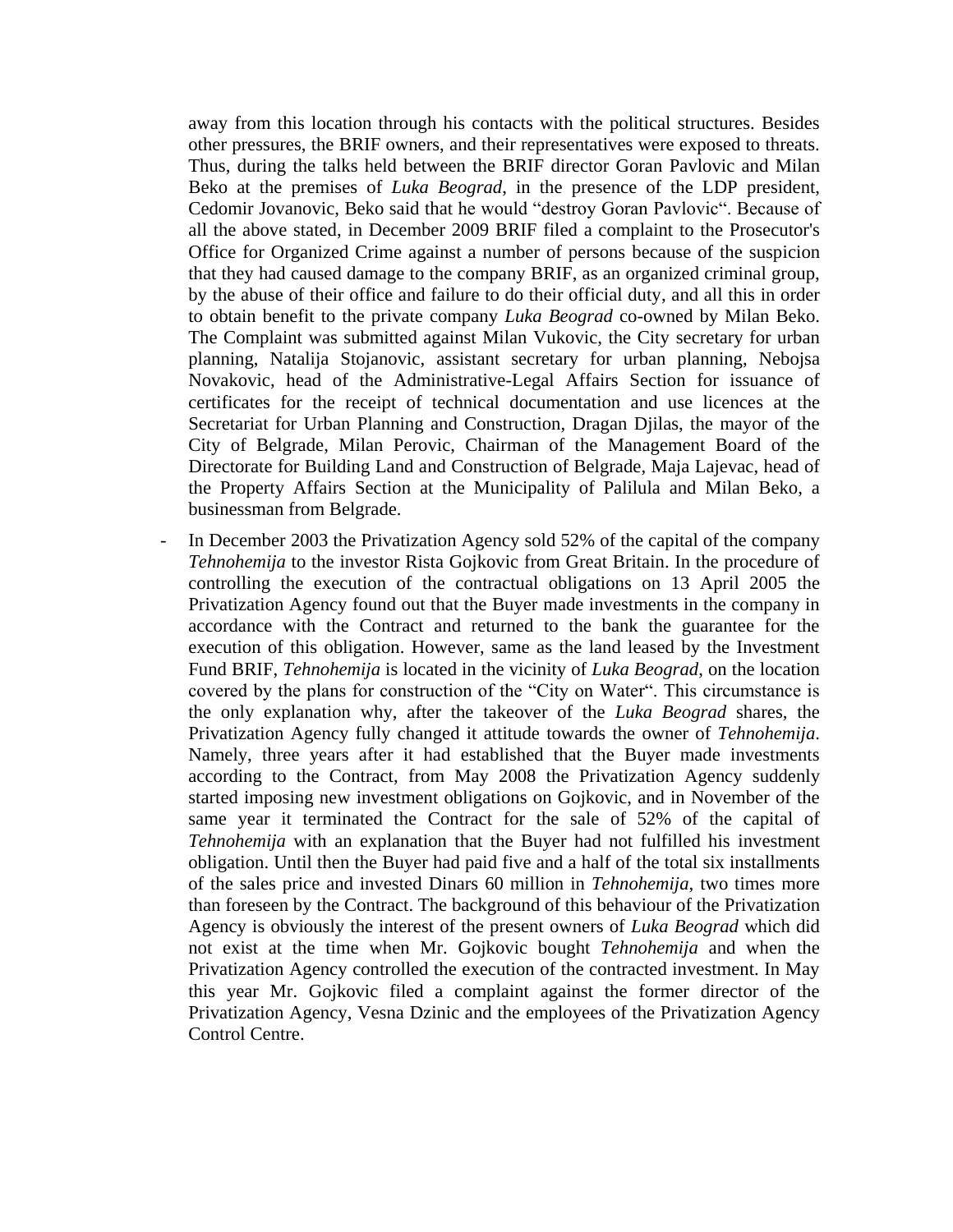#### **Takeover of** *Novosti* **shares**

One of the executives of the German WAZ, Mr. Peter Lange, announced the withdrawal of this Company from Serbia after ten years of its business operation in Serbia because of the negative campaign conducted against it among the domestic public. In 2006 this campaign was the reason why WAZ agreed to buy the *Novosti* through an intermediary, under the pressure of the Government, which allegedly wanted to avoid, in the eve of the election, the negative publicity because of the sale of a national newspaper company to a German company. Milan Beko appeared again as the intermediary in the purchase of the *Novosti*. Owing to the influence he has on the government authorities, Milan Beko prevented WAZ to take over the *Novosti* shares he had purchased as the intermediary with their money. During this year Beko publicly admitted that he is the owner of the off-shore companies which own the majority package of the *Novosti* shares, whereby he acknowledged at the same time that he had breached the Law on Takeover of Joint Stock Companies according to which he was obliged to submit a bid for the takeover if he was buying more than 25% of the shares. In spite of this fact, no proceedings have been initiated against Milan Beko so far because of the violation of the Law on Takeovers, and the company WAZ has announced irrevocable withdrawal from Serbia because of the problems it had with the takeover of the *Novosti*.

## **Privatization and bankruptcy of** *Sinvoz*

The company for production and overhaul of railway vehicles *Sinvoz* from Zrenjanin was sold in 2004 to Nebojsa Ivkovic. At the end of 2007 the Company went bankrupt because of debts to companies related to Mr. Ivkovic. At the beginning of the following year the Privatization Agency terminated the Contract for Privatization of *Sinvoz* under the pressure of the protests of workers and small shareholders. As the protests were organized a few days before the first round of the presidential elections in Serbia, the Minister of Economy and Regional Development, Mladjan Dinkic, promised the workers before TV cameras not only the termination of the Contract, but also that he would initiate police investigation on the circumstances that had lead to the bankruptcy of the Factory. The Contract was terminated between the two rounds of the elections, but after the termination, the *Shares Fund* refused to appoint a representative for the state-owned capital in the Company, claiming that this office would be in conflict with the office of the Receiver. If the *Shares Fund* had appointed a representative for the state-owned capital in *Sinvoz*, it would have been able to propose, among other things, a program for the reorganization of the Company.

Soon after the termination of the Contract for Privatization of *Sinvoz*, in 2008 the wellknown French producer of railway vehicles *Lohr* sent a letter to the Ministry of Economy expressing its interest in the purchase of the assets of the Factory of Zrenjanin promising to employ its former workers, who had lost their job because of the bankruptcy. *Lohr* has tried several times to establish cooperation with the Ministry of Economy regarding this business, but the investment was prevented because of the fact that Nebojsa Ivkovic as the majority creditor of *Sinvoz* had full control over the bankruptcy procedure. The announced investigation against him was never initiated so that at the end of 2008 his program of reorganization of *Sinvoz* was passed and he took over *Sinvoz* as its sole owner.